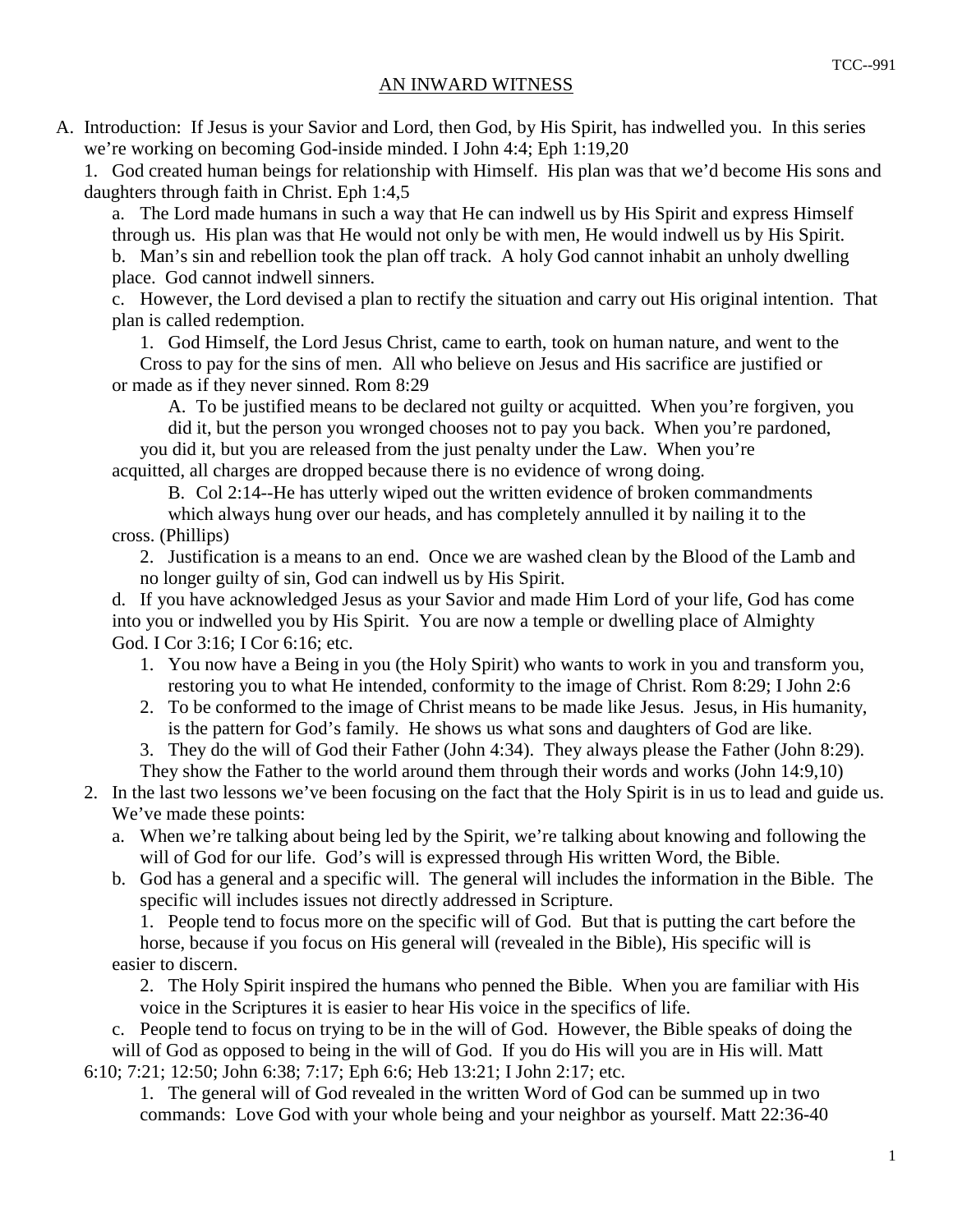- 2. As we cooperate with His general will (written Word) that puts us in a position to learn His specific will. If we do our part, He does His part. Prov 3:6
	- 3. Our part is to walk in agreement with His general will and obey it. His part is to get us to the right place or to His specific will.
- 3. In this lesson we want to talk about how the Holy Spirit gives us specific guidance and direction.
- B. Prov 20:27--God communicates with us in and through our spirit where He dwells by His Spirit. Therefore it is important that we know something about the human makeup so we know where to look for specific guidance.

 1. I Thess 5:23--Man is a three part being: spirit, soul, and body. Sometimes people say: You are a spirit who lives in a body and you possess a soul. That's too simplistic and can be misleading. For the purpose of clarification we have to talk about each part separately, but they are all interrelated.

 a. We could say it this way. II Cor 4:16--All human beings have an inward and an outward portion to their makeup. The outward portion is your physical body. Your inward portion is made up of spirit and soul. We could do an entire lesson on this topic, but consider these points.

 b. Your soul is your mental and emotional faculties. Your spirit is the portion capable of direct communication with God. If you are born again, your spirit has been indwelled by God.

 c. Yet the Bible calls your body the temple of God (I Cor 6:19). Why is that? Because your spirit fills your body (James 2:26).

 2. Let's back up a minute. We have misconceptions about the human makeup due to misinformation about the soul People often say that at death our soul goes to Heaven. But that is not correct. a. At death, the inward portion (spirit and soul) and the outward portion (body) separate. The body returns to dust and the inward portion (spirit and soul) passes into another dimension (either

Heaven or Hell, depending on your response to Jesus in your lifetime).

 b. Luke 16:19-31--Jesus told a story about two men who died at about the same time. His account gives us a lot of information about man's makeup.

 1. When these men died (separated from their bodies) they're not little floating dots called souls. They were fully intact. They were disembodied or separated from their bodies.

 2. They still looked like themselves. They recognizes each other and those who had gone before them. They had feelings, reasoning abilities, and memories of those left behind.

 c. There's much in this account we aren't going to discuss now because we don't have the space in this lesson and it doesn't relate to our topic. But note two points.

 1. In first century Palestine (Israel), Abraham's bosom was a common name for the home of the righteous dead.

 2. Jesus told this story to try to expose the covetousness of the Pharisees (religious leaders of His day) in the hope that they would surrender to God and not end up in (Hell) like the rich man. His purpose was not to give a detailed description of life after death.

- 3. Back to our topic. The Holy Spirit communicates with our spirit. Our spirit and our soul are distinct from each other. We must be able to differentiate between them or we'll have trouble getting specific direction from God.
	- a. Remember, your soul is your mind and emotional faculties. Ps 42:5,6; Ps 116:7--Note that David was talking to something in him. He was telling his emotions to calm down and his mind to focus on God.

 1. The apostle Paul differentiated between spirit and soul. I Cor 14:14--He said that when we pray in other tongues, our spirit prays (the words come from the Holy Spirit in our spirit) but that our mind is unfruitful. We don't understand what we are praying.

 2. Heb 4:12--The soul and spirit can be differentiated. The Word of God (the Bible) helps us tell which is which. And it also exposes to us our inner motives. (This is another reason why

becomes a regular, systematic reader of the New Testament is so important.)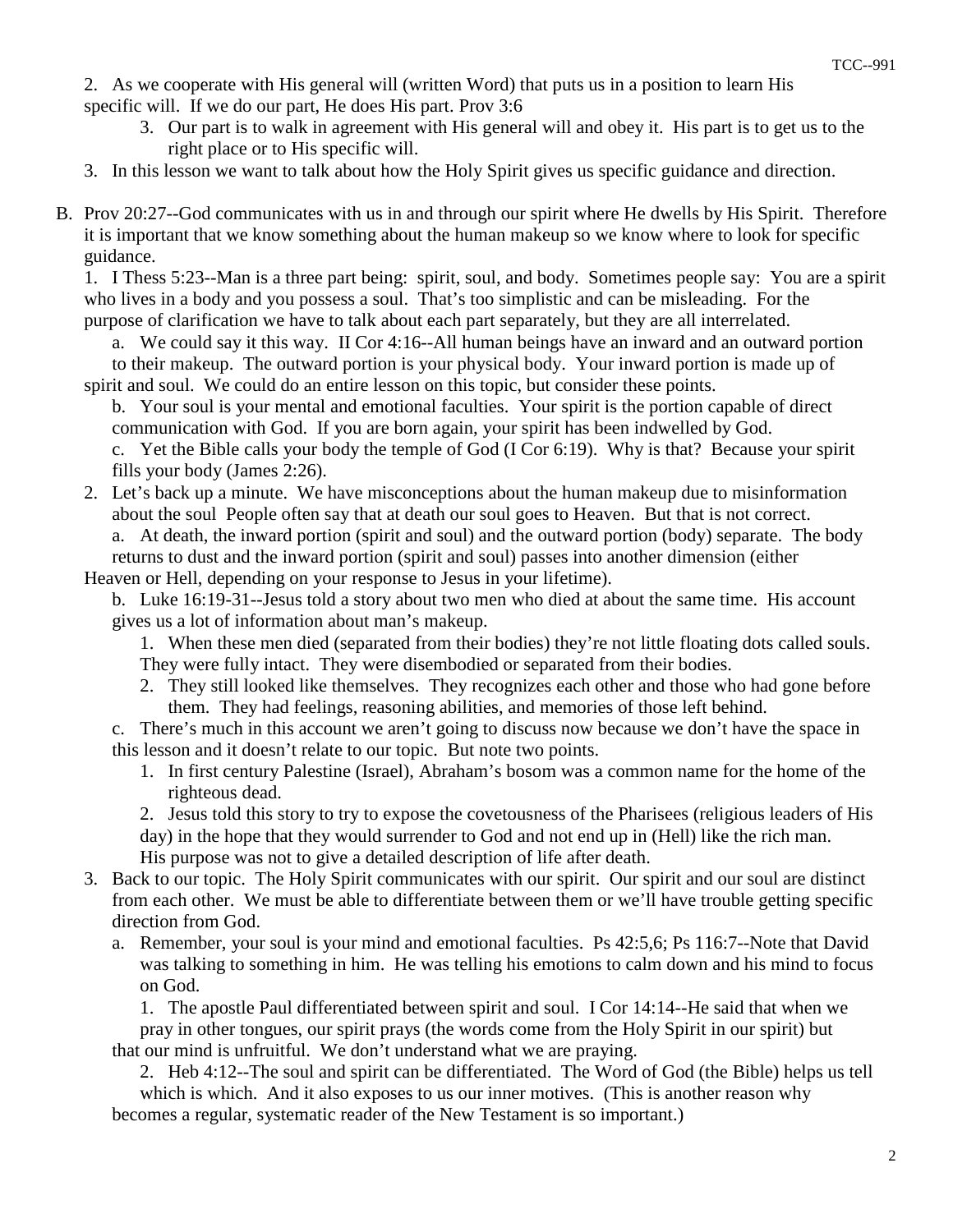- b. God communicates with us by His Spirit in our spirit. However, the information given to our spirit must pass through our soul (mind and emotions) to be expressed in our lives.
	- 1. At the new birth your spirit is made alive by the indwelling Spirit of life, the Holy Spirit. But your soul and body are not directly affected. Your mind must be renewed and your emotions and body brought under the control of your recreated spirit and the Word of God. (Lessons for another day).

 2. People mishear or don't hear God because they can't tell the difference between what is coming from their emotions or they misinterpret what He is saying because their minds aren't renewed.

 A. A renewed mind is a mind that has learned from the Word of God to see things the way they really are according to Almighty God.

- B. Rom 12:2--We're instructed to renew our mind "so that you may discern what God's will is—all that is good, acceptable, and perfect."  $(20<sup>th</sup> Cent)$
- C. The Holy Spirit most often speaks to us, not through words which we hear, but through an inward witness or assurance, an inward knowing.

 1. In Rom 8:1-16 Paul wrote a lengthy passage about the necessity of learning to live in dependence on the power in you, the Holy Spirit. In doing so, Paul stresses the fact that we are born of God, literal sons of God through new birth.

- a. We'll discuss the passage at another time. But for now, note that as part of Paul's discussion he made the statement that the Holy Spirit bears witness with our spirit that we are sons of God. v16
	- 1. Beareth witness is one word in the Greek. It means to testify jointly; corroborate by evidence. The Spirit Himself [thus] testifies together with our own spirit, [assuring us] that we are children of God (Amp)

 2. The Spirit Himself assures us (Knox); endorses our inward conviction (Phillips); In that cry the Spirit of God joins with our spirit in testifying (NEB).

 b. Your spirit has been transformed through the new birth and is conformed to the image of Christ. Your spirit always wants to do the will of God. The Holy Spirit through our spirit is continually testifying the truth or the way things really are through an inward assurance. John 16:13

 1. Paul's point in the context of his statement is that the Holy Spirit in you testifies to and with your spirit that you are born of God. You have an inward knowing that you're born of God.

 2. But how many Christians struggle with: Am I even saved? They are unable to distinguish their soul from their spirit. They take the testimony of their emotions (they don't feel saved) above the testimony of the Holy Spirit in their spirit: You are a son of God.

 2. Paul was specifically dealing with the fact that the Holy Spirit assures us that we are sons of God. But he gives us insight into how the Holy Spirit communicate with us. The Holy Spirit speaks to us or leads us primarily by an inward witness or assurance as opposed to audible words.

 a. The leading of the Holy Spirit is very gentle. We would call it a hunch. Each time you follow that leading, that inward hunch, it's easier to perceive the next time.

 b. His leading usually does not seem supernatural in any way. We tend to look for the spectacular (like an audible voice or a vision) and miss the supernatural leading of the Holy Spirit.

 1. The Holy Spirit more often says no or nothing rather than yes. Remember, if you are doing God's will you are in His will. So, He really only needs to alert you if you are about to take a wrong move.

 2. Remember also, in many decisions we gather all the facts we can, make the most reasonable decision we can, all the while maintaining the attitude: I'll change course immediately if you tell me to do so Lord.

 c. Remember, in all of this, if you mishear or don't perceive the leading of the Holy Spirit in you and make a mistake, it's not bigger than God.